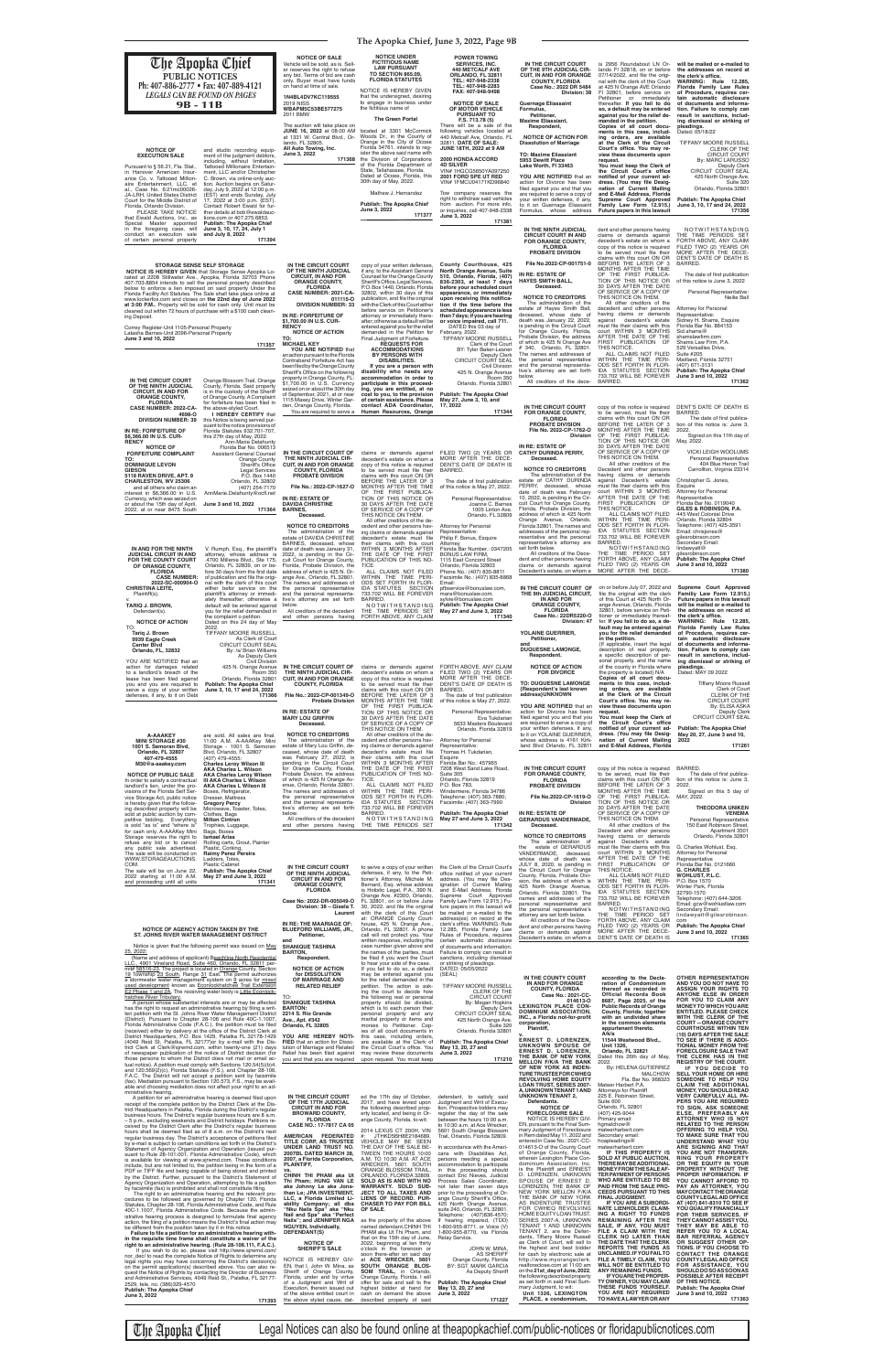## **The Apopka Chief, June 3, 2022 Page 10B**

By: CYNTHIA CURRY Deputy Clerk<br>CIRCUIT COURT SEAL

the Circuit Court's office<br>notified of your current ad-<br>dress. (You may file Desig-<br>nation of Current Mailing **Publish: The Apopka Chief May 27, June 3, 10 and 17, 2022 171314**

Court's office. You may re-<br>view these documents upon

**request.**

**You must keep the Clerk of** 

.m.<br>22, ion<br>:he after the sale. Submitted for publication to The Apopka Chief on May 23, 2022. DATED this May, 2022.<br>| Edward Edward M. Fitzgerald FLORIDA BAR NO. 0010391 HOLLAND & KNIGHT LLP 200 S. Orange Ave Suite 2600<br>Post Office Box 1526 Orlando, Florida 32802  **If you are a person with a disability who needs any ac com modation in order to participate in this proceed-ing, you are entitled, at no cost to you, to the provision of certain assistance. Please contact ADA Coordinator, Human Resourd County, Courthouse, at 425 North Orange Avenue, Suite #510, Orlando, Florida 32801; Telephone (407) 836-2303, at least 7 days before your**  scheduled court or immediately upon receiv-<br>ing this notification if the time before the **appearance is less than 7 days; if you are hearing or voice impaired, call 711.** HK#121350.0256 MORI #100154909 **Publish: The Apopka Chief May 27 and June 3, 2022 171316**

this Court at 425 N. Orange Ave, Orlando FL. 32801, be-fore service on Petitioner or immediately thereafter. **If you fail to do so, a default may be entered against you for the relief demanded in the petition. Copies of all court documents in this case, including orders, are available at the Clerk of the Circuit Florida Family Law Rules of Procedure, requires cer-tain automatic disclosure of documents and informa-tion. Failure to comply can result in sanctions, including dismissal or striking of pleadings.** Dated: 05/20/2022 Tiffany Moore Russell CLERK OF THE CIRCUIT COURT

will sell the property situated in said County described as: **COUNT II 6 Interests (numbered for administrative purposes: 063201 & 063202 & 063203 & 063204 & 063205 & the Trust Agreement).** at Public sale to the highest and best bidder for cash starting at the hour of **11:00 o'clock a.m.** on **Wednesday, June 8, 2022,**<br>online at www.myorangeclerk.<br>realforeclose.com. Any person you and that you are required to serve a copy of your written defenses, if any, to it on Leana Campos - Rivera whose ad-dress is 702 Jamestown Drive, Winter Park, FL 32792 on or before July 21, 2022, and file<br>the original with the clerk of **and E-Mail Address, Florida Supreme Court Approved Family Law Form 12.915.) Future papers in this lawsuit will be mailed or e-mailed to the address(es) on record at**  the clerk's office.<br>WARNING: Rule 12.285, **WARNING: Rule 12.285, Florida Family Law Rules of Procedure, requires certain automatic disclosure of documents and information. Failure to comply can result in sanctions, including dismissal or striking of**  Tiffany Moore Russell CLERK OF THE CIRCUIT COURT By: CYNTHIA CURRY Deputy Clerk CIRCUIT COURT SEAL **171209**

# **A-AAAKEY MINI STORAGE #29 5285 S Orange Blossom Trail, Orlando, FL 32839 407-859-5911 m29@a-aaakey.com**

**10:30 AM. Wayne Craig:** Carpet Padding, Tack Strip, Carpeting, Bucket **Tarasheka Y Davis:**

OF CHERYL DIGIOVANNI,<br>DECEASED AND ANY UN-<br>KNOWN SPOUSES, HEIRS,<br>DEVISEES, GRANTEES, **ASSIGNEES, LIENORS, CREDITORS, TRUSTEES OR OTHER CLAIMANTS BY AND THROUGH, UNDER OR AGAINST, SAID DEFEN-DANT 90 ELLISVILLE ROAD PLYMOUTH, MA 02360 NOTICE IS HEREBY GIV-EN** that pursuant to the Order to Reschedule the Foreclosure Sale entered on the 13th day of May, 2022, in the cause pending in the Circuit Court, in and for Orange County, Florida, Civil Case No. 2019-CA-012722-O, the Office of Tiffany Moore Russell, Orange County Clerk will sell the property situated in said County described as: **COUNT VII 14 Interests (numbered for a Delaware corporation, mented from time to time ("Trust Agreement"), a the Trust Agreement).** at Public sale to the highest and best bidder for cash starting at the hour of **11:00 o'clock a.m.**

| other than the property owner<br>as of the date of the lis pendens<br>must file a claim within 60 days<br>after the sale. Submitted for<br>publication to The Apopka Chief<br>on May 23, 2022.<br>DATED this 23rd day of<br>May, 2022.                                                                                                                     | IN THE CIRCUIT COURT OF<br>THE 9th JUDICIAL CIRCUIT.<br><b>IN AND FOR</b><br><b>ORANGE COUNTY,</b><br><b>FLORIDA</b><br>Case No.: 2022-DR-5699<br><b>Division:</b> |
|------------------------------------------------------------------------------------------------------------------------------------------------------------------------------------------------------------------------------------------------------------------------------------------------------------------------------------------------------------|--------------------------------------------------------------------------------------------------------------------------------------------------------------------|
| Edward M. Fitzgerald<br>FLORIDA BAR NO. 0010391                                                                                                                                                                                                                                                                                                            | Leana Campos - Rivera,<br><b>Petitioner</b>                                                                                                                        |
| <b>HOLLAND &amp; KNIGHT LLP</b><br>200 S. Orange Avenue<br><b>Suite 2600</b><br>Post Office Box 1526                                                                                                                                                                                                                                                       | and<br><b>Richard Rivera,</b><br>Respondent.                                                                                                                       |
| Orlando, Florida 32802<br>If you are a person with<br>a disability who needs any<br>accommodation in order to<br>participate in this proceed-<br>ing, you are entitled, at no                                                                                                                                                                              | <b>NOTICE OF ACTION</b><br><b>FOR DISSOLUTION</b><br><b>OF MARRIAGE</b><br>(NO CHILD OR<br><b>FINANCIAL SUPPORT)</b>                                               |
| cost to you, to the provision<br>of certain assistance. Please<br>contact ADA Coordinator,<br>Human Resources, Orange<br>County, Courthouse, at 425                                                                                                                                                                                                        | <b>TO: Richard Rivera</b><br><b>Hardin County Detention</b><br>Center, 100 Lawson Blvd,<br>Elizabethtown, KY 42701                                                 |
| North Orange Avenue, Suite<br>#510, Orlando, Florida 32801;<br>Telephone (407) 836-2303,                                                                                                                                                                                                                                                                   | YOU ARE NOTIFIED that an<br>action for dissolution of mar-<br>riage has been filed against                                                                         |
| at least 7 days before your<br>scheduled court appearance,<br>or immediately upon receiv-<br>ing this notification if the<br>time before the scheduled<br>appearance is less than 7<br>days; if you are hearing or<br>voice impaired, call 711.<br>HK#121350.0256<br>MORI #100154909<br><b>Publish: The Apopka Chief</b><br>$M = 0.07$ and $M = 0$<br>0000 | IN THE CIRCUIT COURT OF<br>THE NINTH JUDICIAL CIR-<br><b>CUIT IN AND FOR ORANGE</b><br><b>COUNTY, FLORIDA</b><br><b>CASE NO.: 2019-CA-</b><br>012722-0             |

claiming an interest in the surplus from the sale, if any, other than the property owner as of the date of the lis pendens must file a claim within  $60$  days after the sale. Submitted for publication to The Apopka Chief on May 23, 2022. DATED this 23rd day of May, 2022. EDWARD M. FITZGERALD FLORIDA BAR NO 0010391 HOLLAND & KNIGHT LLP 200 S. Orange Avenue Suite 2600<br>Post Office Box 1526 Orlando, Florida 32802 **If you are a person with a disability who needs any accommodation in order to participate in this proceed-ing, you are entitled, at no cost to you, to the provision of certain assistance. Please contact ADA Coordinator, Human Resources, Orange County, Courthouse, at 425**  North Orange Avenue, Suite;<br>#510, Orlando, Florida 32801;<br>Telephone (407) 836-2303,<br>at least 7 days before your<br>scheduled court appearance,<br>or immediately upon receiv-<br>ing this notification if the **time before the scheduled appearance is less than 7 days; if you are hearing or voice impaired, call 711.** HK#126435.4149 MORI #100165927 TT **Publish: The Apopka Chief May 27 and June 3, 2022**

**171317**

| m29@a-aaakey.com                                                     | Suitcase, Mirror, Dolley<br>Trampoline, Totes, Bags                 |                                                                      |                                                                       |                                                                       | THE NINTH JUDICIAL CIR-<br><b>CUIT IN AND FOR ORANGE</b>           | & 15/810 & 15/811 &<br>T67812&T67813&T67814                           | on weanesday, June 8, 2022,<br>online at www.myorangeclerk.           |
|----------------------------------------------------------------------|---------------------------------------------------------------------|----------------------------------------------------------------------|-----------------------------------------------------------------------|-----------------------------------------------------------------------|--------------------------------------------------------------------|-----------------------------------------------------------------------|-----------------------------------------------------------------------|
| <b>NOTICE OF PUBLIC SALE</b>                                         | Tarasheka Davis:                                                    |                                                                      |                                                                       |                                                                       | <b>COUNTY, FLORIDA</b>                                             | & T67815 & T67816 &<br>T67817 & T67818 & T67819                       | realforeclose.com. Any person                                         |
| In order to satisfy a contractual<br>landlord's lien, under the pro- | Suitcase, Mirror, Dolley,<br>Trampoline, Totes, Bags                | IN THE CIRCUIT COURT OF<br>THE NINTH JUDICIAL CIR-                   | 10 Interests (numbered<br>for administrative pur-                     | on Wednesday, June 8, 2022,<br>online at www.myorangeclerk.           | <b>CASE NO.: 2019-CA-</b><br>012722-0                              | & T67820 & T67821 &                                                   | claiming an interest in the<br>surplus from the sale, if any,         |
| visions of the Florida Self Ser-                                     | Quanasia U Forsythe:                                                | <b>CUIT IN AND FOR ORANGE</b>                                        | poses: C60243 & C60244                                                | realforeclose.com. Any person                                         | <b>DIV NO.: 34</b>                                                 | T67822 & T67823 & T67824                                              | other than the property owner                                         |
| vice Storage Act, public notice<br>is hereby given that the follow-  | Toys, Totes, Boxes,<br>Clothing, Hangers, Monitor                   | <b>COUNTY, FLORIDA</b><br><b>CASE NO.: 2019-CA-</b>                  | & C60245 & C60246 &<br>C60247&C60248&C60249                           | claiming an interest in the<br>surplus from the sale, if any,         | <b>MARRIOTT OWNERSHIP</b><br><b>RESORTS, INC.</b>                  | & T67825 & T67826 &<br>T67827) in the MVC Trust                       | as of the date of the lis pendens<br>must file a claim within 60 days |
| ing described property located                                       | Thomas May:                                                         | 012722-0                                                             | & C60250 & C60251 &                                                   | other than the property owner                                         | <b>Plaintiff.</b>                                                  | ("Trust") evidenced for                                               | after the sale. Submitted for                                         |
| at A-AAAKey Mini Storage,<br>5285 S Orange Blossom Trail             | Totes, Bags,<br>Bed Frame, Bikes,                                   | <b>DIV NO.: 34</b><br><b>MARRIOTT OWNERSHIP</b>                      | C60252) in the MVC Trust<br>("Trust") evidenced for                   | as of the date of the lis pendens<br>must file a claim within 60 days | VS.<br><b>MICHAEL GENE THOMAS,</b>                                 | administrative, assess-<br>ment and ownership pur-                    | publication to The Apopka Chief<br>on May 23, 2022.                   |
| Orlando, FL 32839, will be                                           | Fans, Mattresses,                                                   | <b>RESORTS, INC.</b>                                                 | administrative, assess-                                               | after the sale. Submitted for                                         | et. al.                                                            | poses by 5000 Points (250                                             | DATED this 23rd day of                                                |
| sold at public auction to the<br>highest bidder for cash only at     | Table, Microwave<br><b>Publish: The Apopka Chief</b>                | Plaintiff,<br><b>VS</b>                                              | ment and ownership pur-<br>poses by 2500 Points (250                  | publication to The Apopka Chief<br>on May 23, 2022.                   | Defendants.<br><b>AMENDED</b>                                      | Points for each Interest),<br>which Trust was created                 | May, 2022.<br>EDWARD M. FITZGERALD                                    |
| WWW.STORAGEAUCTIONS.                                                 | May 27 and June 3, 2022                                             | <b>MICHAEL GENE THOMAS.</b>                                          | Points for each Interest),                                            | DATED this 23rd day of                                                | <b>NOTICE OF SALE</b>                                              | pursuant to and further                                               | FLORIDA BAR NO 0010391                                                |
| COM on JUNE, 22nd 2022 at                                            | 171323                                                              | et. al.,<br>Defendants.                                              | which Trust was created<br>pursuant to and further                    | May, 2022.<br>EDWARD M. FITZGERALD                                    | <b>AS TO COUNT VIII</b><br>TO:                                     | described in that certain<br><b>MVC Trust Agreement</b>               | <b>HOLLAND &amp; KNIGHT LLP</b><br>200 S. Orange Avenue               |
|                                                                      |                                                                     | <b>AMENDED</b>                                                       | described in that certain                                             | FLORIDA BAR NO 0010391                                                | <b>JULIA I. CAMMON,</b>                                            | dated March 11, 2010,                                                 | <b>Suite 2600</b>                                                     |
| <b>NOTICE OF PUBLIC SALE</b>                                         | final. Seller reserves the right                                    | <b>NOTICE OF SALE</b><br><b>AS TO COUNT III</b>                      | <b>MVC Trust Agreement</b><br>dated March 11, 2010,                   | <b>HOLLAND &amp; KNIGHT LLP</b><br>200 S. Orange Avenue               | <b>DECEASED, THE ESTATE</b><br>OF JULIA I. CAMMON,                 | executed by and among<br>First American Trust, FSB,                   | Post Office Box 1526<br>Orlando, Florida 32802                        |
| Notice is hereby given that                                          | to withdraw the property at                                         | TO:                                                                  | executed by and among                                                 | <b>Suite 2600</b>                                                     | DECEASED AND ANY UN-                                               | a federal savings bank,                                               | If you are a person with a                                            |
| <b>Northwest Orlando Storage</b><br>at 5330 N. Pine Hills Road,      | any time before the sale or to<br>refuse any bids. The proper-      | <b>ROBERT LEE BOWEN III.</b><br>DECEASED, THE ESTATE                 | First American Trust, FSB,<br>a federal savings bank,                 | Post Office Box 1526<br>Orlando, Florida 32802                        | <b>KNOWN SPOUSES, HEIRS,</b><br><b>DEVISEES, GRANTEES,</b>         | solely as trustee of Land<br>Trust No. 1082-0300-00,                  | disability who needs any<br>accommodation in order to                 |
| Orlando, FL 32808 will sell                                          | ty to be sold is described as                                       | OF ROBERT LEE BOWEN                                                  | solely as trustee of Land                                             | If you are a person with a                                            | <b>ASSIGNEES, LIENORS,</b>                                         | (a.k.a MVC Trust), Marriott                                           | participate in this proceed-                                          |
| the contents of the storage<br>units listed below at a public        | "general household items"<br>unless otherwise noted. Unit           | III, DECEASED AND ANY<br>UNKNOWN SPOUSES,                            | Trust No. 1082-0300-00,<br>(a.k.a MVC Trust), Marriott                | disability who needs any<br>accommodation in order to                 | <b>CREDITORS, TRUSTEES</b><br>OR OTHER CLAIMANTS BY                | Ownership Resorts, Inc.,<br>a Delaware corporation,                   | ing, you are entitled, at no<br>cost to you, to the provision         |
| auction to satisfy a lien placed                                     | # - Name - Description:                                             | <b>HEIRS, DEVISEES,</b>                                              | Ownership Resorts, Inc.,                                              | participate in this proceed-                                          | AND THROUGH, UNDER OR                                              | and MVC Trust Owners                                                  | of certain assistance. Please                                         |
| on the contents (pursuant to<br>Chapter 83 of the Florida            | C030<br><b>Richard Watkins</b>                                      | <b>GRANTEES, ASSIGNEES,</b><br>LIENORS, CREDITORS,                   | a Delaware corporation,<br>and MVC Trust Owners                       | ing, you are entitled, at no<br>cost to you, to the provision         | <b>AGAINST, SAID DEFEN-</b><br><b>DANT</b>                         | Association, Inc., a Florida<br>corporation not-for-profit,           | contact ADA Coordinator,<br>Human Resources, Orange                   |
| Statutes). The sale will take                                        | C005                                                                | <b>TRUSTEES OR OTHER</b>                                             | Association, Inc., a Florida                                          | of certain assistance. Please                                         | <b>758 BRAEMAR AVENUE SW</b>                                       | as such agreement may                                                 | County, Courthouse, at 425                                            |
| place at the website Storag-<br>eTreasures.com on JUNE 17,           | Marcus A. Crawley/<br><b>Marcus Crawley</b>                         | <b>CLAIMANTS BY AND</b><br>THROUGH, UNDER OR                         | corporation not-for-profit,<br>as such agreement may                  | contact ADA Coordinator,<br>Human Resources, Orange                   | ATLANTA, GA 30311-2943<br><b>NOTICE IS HEREBY GIV-</b>             | be amended and supple-<br>mented from time to time                    | North Orange Avenue, Suite<br>#510, Orlando, Florida 32801;           |
| 2022, at 9:00 am. The sale                                           | C006                                                                | <b>AGAINST, SAID DEFEN-</b>                                          | be amended and supple-                                                | County, Courthouse, at 425                                            | <b>EN</b> that pursuant to the Order                               | ("Trust Agreement"), a                                                | Telephone (407) 836-2303,                                             |
| will be conducted under the<br>direction of Christopher Rosa         | Gloria Sanchez<br>C054                                              | <b>DANT</b><br><b>1658 SARA LANE</b>                                 | mented from time to time<br>("Trust Agreement"), a                    | North Orange Avenue, Suite<br>#510, Orlando, Florida 32801;           | to Reschedule the Foreclosure<br>Sale entered on the 13th day of   | memorandum of which<br>is recorded in Official                        | at least 7 days before your<br>scheduled court appearance,            |
| (AU4167) and StorageTrea-                                            | Laura A. Hopkins-Henry/                                             | <b>OGDEN, UT 84404</b>                                               | memorandum of which                                                   | Telephone (407) 836-2303,                                             | May, 2022, in the cause pending                                    | Records Book 10015, page                                              | or immediately upon receiv-                                           |
| sures.com on behalf of the                                           | <b>Laura Hopkins Henry</b><br>Furniture                             | <b>NOTICE IS HEREBY GIV-</b><br><b>EN</b> that pursuant to the Order | is recorded in Official<br>Records Book 10015, page                   | at least 7 days before your<br>scheduled court appearance,            | in the Circuit Court, in and for                                   | 4176, Public Records of                                               | ing this notification if the                                          |
| facility's management. Units<br>may be available for viewing         | D007                                                                | to Reschedule the Foreclosure                                        | 4176, Public Records of                                               | or immediately upon receiv-                                           | Orange County, Florida, Civil<br>Case No. 2019-CA-012722-O,        | Orange County, Florida<br>("Trust Memorandum").                       | time before the scheduled<br>appearance is less than 7                |
| prior to the sale on StorageT-                                       | <b>Sebastian Ruminot</b>                                            | Sale entered on the 13th day of<br>May, 2022, in the cause pending   | Orange County, Florida<br>("Trust Memorandum").                       | ing this notification if the<br>time before the scheduled             | the Office of Tiffany Moore                                        | The Interests shall have a                                            | days; if you are hearing or                                           |
| reasures.com. Contents will<br>be sold for cash only to the          | D033<br><b>Debriana Spence</b>                                      | in the Circuit Court, in and for                                     | The Interests shall have a                                            | appearance is less than 7                                             | Russell, Orange County Clerk<br>will sell the property situated in | Use Year Commencement<br>Date of January 1, 2019                      | voice impaired, call 711.<br>HK#126435.4236                           |
| highest bidder. A 10% buy-                                           | Furniture                                                           | Orange County, Florida, Civil<br>Case No. 2019-CA-012722-O,          | <b>Use Year Commencement</b><br>Date of January 1, 2019               | days; if you are hearing or<br>voice impaired, call 711.              | said County described as:                                          | (subject to Section 3.5 of                                            | MORI#100285282 TT                                                     |
| er's premium will be charged<br>as well as a \$150 cleaning          | <b>Publish The Apopka Chief</b><br>May 27 and June 3, 2022          | the Office of Tiffany Moore                                          | (subject to Section 3.5 of                                            | HK#126435.3989                                                        | <b>COUNT VIII</b><br>20 Interests (numbered                        | the Trust Agreement).<br>at Public sale to the highest and            | <b>Publish: The Apopka Chief</b><br>May 27 and June 3, 2022           |
| deposit per unit. All sales are                                      | 171313                                                              | Russell, Orange County Clerk                                         | the Trust Agreement).                                                 | MORI#100209580 MD                                                     | for administrative pur-                                            | best bidder for cash starting at                                      | 171321                                                                |
|                                                                      |                                                                     | will sell the property situated in<br>said County described as:      | at Public sale to the highest and<br>best bidder for cash starting at | <b>Publish: The Apopka Chief</b><br>May 27 and June 3, 2022           |                                                                    |                                                                       |                                                                       |
| PUBLIC NOTICE                                                        | <b>DOMINIUM, ACCORDING</b>                                          | <b>COUNT III</b>                                                     | the hour of 11:00 o'clock a.m.                                        | 171318                                                                |                                                                    |                                                                       |                                                                       |
|                                                                      |                                                                     |                                                                      |                                                                       |                                                                       |                                                                    |                                                                       |                                                                       |
| <b>FEDERAL COMMON</b>                                                | TO THE DECLARATION                                                  |                                                                      |                                                                       |                                                                       |                                                                    |                                                                       |                                                                       |
| <b>LAW LIEN</b><br><b>NOTICE OF FEDERAL</b>                          | THEREOF, AS RECORD-<br>ED OCTOBER 1, 1981,                          |                                                                      |                                                                       |                                                                       |                                                                    |                                                                       |                                                                       |
| <b>COMMON LAW LIEN</b>                                               | UNDER CLERK'S FILE                                                  |                                                                      |                                                                       |                                                                       |                                                                    |                                                                       |                                                                       |
| AND<br><b>WRIT OF ATTACHMENT</b>                                     | NO. 1706370, OR BOOK<br><b>PAGES</b><br>2545-<br>3227.              | IN THE CIRCUIT COURT OF                                              | 10 Interests (numbered                                                | on Wednesday, June 8, 2022,                                           | IN THE CIRCUIT COURT OF                                            | will sell the property situated in                                    | on Wednesday, June 8, 2022,                                           |
| ON REAL AND PERSONAL                                                 | 2622, OF THE PUBLIC                                                 | THE NINTH JUDICIAL CIR-<br><b>CUIT IN AND FOR ORANGE</b>             | for administrative pur-<br>poses: M20521 & M20522                     | online at www.myorangeclerk.                                          | THE NINTH JUDICIAL CIR-                                            | said County described as:<br><b>COUNT IX</b>                          | online at www.myorangeclerk.                                          |
| <b>PROPERTY</b><br>Entered into agreement                            | <b>RECORDS OF ORANGE</b><br><b>COUNTY, FLORIDA.</b>                 | <b>COUNTY, FLORIDA</b>                                               | & M20523 & M20524 &                                                   | realforeclose.com. Any person<br>claiming an interest in the          | <b>CUIT IN AND FOR ORANGE</b><br><b>COUNTY, FLORIDA</b>            | 6 Interests (numbered for                                             | realforeclose.com. Any person<br>claiming an interest in the          |
| The 18th day of May 2022                                             | together with all buildings.                                        | <b>CASE NO.: 2019-CA-</b>                                            | M20525 & M20526 &                                                     | surplus from the sale, if any,                                        | <b>CASE NO.: 2019-CA-</b>                                          | administrative purposes:                                              | surplus from the sale, if any,                                        |
| <b>NOTICE TO</b><br>PHIL DIAMOND, CPA, OR-                           | improvements<br>and<br>ap-<br>purtenances to the same               | 012722-0<br><b>DIV NO.: 34</b>                                       | M35812 & M35813 &<br>M35814 & M35815) in                              | other than the property owner<br>as of the date of the lis pendens    | 012722-0<br><b>DIV NO.: 34</b>                                     | J27828 & J27829 & J27830<br>& J27831 & J28146 &                       | other than the property owner<br>as of the date of the lis pendens    |
| ANGE COUNTY RECORD-                                                  | belonging or in anywise ap-                                         |                                                                      | the MVC Trust ("Trust")                                               | must file a claim within 60 days                                      |                                                                    | J28147) in the MVC Trust                                              | must file a claim within 60 days                                      |
| ER, IN AND FOR ORANGE                                                | pertaining thereunto, and<br>the reversion/s, remainder/s,          | <b>MARRIOTT OWNERSHIP</b><br><b>RESORTS, INC.</b>                    | evidenced for adminis-<br>trative, assessment and                     | after the sale. Submitted for<br>publication to The Apopka Chief      | <b>MARRIOTT OWNERSHIP</b><br><b>RESORTS, INC.</b>                  | ("Trust") evidenced for<br>administrative, assess-                    | after the sale. Submitted for<br>publication to The Apopka Chief      |
| COUNTY; STATE OF FLOR-<br>IDA. JOHN W. MINA. SHER-                   | rents, issues and profits                                           | Plaintiff,                                                           | ownership purposes by                                                 | on May 23, 2022.                                                      | Plaintiff,                                                         | ment and ownership pur-                                               | on May 23, 2022.                                                      |
| IFF OF ORANGE COUNTY.<br>STATE OF FLORIDA. AL-                       | thereof, and every part and<br>parcel thereof; AND also all         | <b>MICHAEL GENE THOMAS,</b>                                          | 2500 Points (250 Points<br>for each Interest), which                  | DATED this 23rd day of<br>May, 2022.                                  | <b>VS</b><br><b>MICHAEL GENE THOMAS,</b>                           | poses by 1500 Points (250<br>Points for each Interest),               | DATED this 23rd day of<br>May, 2022.                                  |
| HAMBRA VILLAGE NO. 1                                                 | the estate, allodial rights,                                        | et. al.,                                                             | Trust was created pursu-                                              | <b>ÉDWARD M. FITZGERALD</b>                                           | et. al.,                                                           | which Trust was created                                               | EDWARD M. FITZGERALD                                                  |
| ASSOCIATION, INC., SOAR-<br>ING MANAGEMENT LLC,                      | titles, interest use, posses-<br>sion,                              | Defendants.<br><b>AMENDED</b>                                        | ant to and further de-<br>scribed in that certain                     | FLORIDA BAR NO 0010391<br><b>HOLLAND &amp; KNIGHT LLP</b>             | Defendants.<br><b>AMENDED</b>                                      | pursuant to and further<br>described in that certain                  | FLORIDA BAR NO 0010391<br><b>HOLLAND &amp; KNIGHT LLP</b>             |
| KAREN J. WONSETLER,                                                  | property right claims<br>and demands whatsoever                     | <b>NOTICE OF SALE</b>                                                | <b>MVC Trust Agreement</b>                                            | 200 S. Orange Avenue                                                  | <b>NOTICE OF SALE</b>                                              | <b>MVC Trust Agreement</b>                                            | 200 S. Orange Avenue                                                  |
| WONSETLER & WEBNER,<br>P. A., CARLOS SANJURJO                        | of the grantors, in and to the<br>premises herein described,        | AS TO COUNT IV<br>TO:                                                | dated March 11, 2010,<br>executed by and among                        | <b>Suite 2600</b><br>Post Office Box 1526                             | <b>AS TO COUNT IX</b><br>TO:                                       | dated March 11, 2010,<br>executed by and among                        | <b>Suite 2600</b><br>Post Office Box 1526                             |
| CESTUI QUE TRUST, and                                                | and every part and parcels                                          | <b>JAMES R. KICKEL,</b>                                              | First American Trust, FSB,                                            | Orlando, Florida 32802                                                | <b>RUBEN FRANCISCO YANEZ</b>                                       | First American Trust, FSB,                                            | Orlando, Florida 32802                                                |
| ALL ENTITIES WHO MAY                                                 | thereof, with the appurtenanc-                                      | DECEASED, THE ESTATE<br>OF JAMES R. KICKEL                           | a federal savings bank,<br>solely as trustee of Land                  | If you are a person with a<br>disability who needs any                | GOMEZ, DECEASED, THE<br><b>ESTATE OF RUBEN FRAN-</b>               | a federal savings bank,<br>solely as trustee of Land                  | If you are a person with a<br>disability who needs any                |
| CLAIM INTEREST NOW OR<br>AT SOME TIME IN THE FU-                     | es, has also been filed in Or-<br>ange County, Florida (state),     | DECEASED AND ANY UN-                                                 | Trust No. 1082-0300-00,                                               | accommodation in order to                                             | <b>CISCO YANEZ GOMEZ,</b>                                          | Trust No. 1082-0300-00,                                               | accommodation in order to                                             |
| TURE, and ALL PERSONS                                                |                                                                     | <b>KNOWN SPOUSES, HEIRS,</b><br><b>DEVISEES, GRANTEES,</b>           | (a.k.a MVC Trust), Marriott<br>Ownership Resorts, Inc.,               | participate in this proceed-<br>ing, you are entitled, at no          | DECEASED AND ANY UN-<br><b>KNOWN SPOUSES, HEIRS,</b>               | (a.k.a MVC Trust), Marriott<br>Ownership Resorts, Inc.,               | participate in this proceed-                                          |
| KNOWN AND UNKNOWN<br>WHO MAY BE SIMILARLY                            | in the amount of THREE<br>HUNDRED SIXTEEN THOU-<br>SAND TWO HUNDRED | <b>ASSIGNEES, LIENORS,</b>                                           | a Delaware corporation,                                               | cost to you, to the provision                                         | <b>DEVISEES, GRANTEES,</b>                                         | a Delaware corporation,                                               | ing, you are entitled, at no<br>cost to you, to the provision         |
| SITUATED, AND ALL OTHER<br>CONCERNED PARTIES,                        | DOLLARS and 00/100 dol-<br>lars (\$316,200.00).                     | <b>CREDITORS, TRUSTEES</b><br>OR OTHER CLAIMANTS BY                  | and MVC Trust Owners<br>Association, Inc., a Florida                  | of certain assistance. Please<br>contact ADA Coordinator,             | <b>ASSIGNEES, LIENORS.</b><br><b>CREDITORS, TRUSTEES</b>           | and MVC Trust Owners<br>Association, Inc., a Florida                  | of certain assistance. Please<br>contact ADA Coordinator,             |
| You are hereby noti-                                                 | TO HAVE AND TO                                                      | AND THROUGH, UNDER OR                                                | corporation not-for-profit,                                           | Human Resources, Orange                                               | OR OTHER CLAIMANTS BY                                              | corporation not-for-profit,                                           | Human Resources, Orange                                               |
| fied that a FEDERAL COM-<br>MON LAW LIEN, WRIT OF                    | HOLD AS DECRIBED HERE-<br>IN forever under the protec-              | <b>AGAINST, SAID DEFEN-</b><br><b>DANT</b>                           | as such agreement may<br>be amended and supple-                       | County, Courthouse, at 425<br>North Orange Avenue, Suite              | AND THROUGH, UNDER OR<br><b>AGAINST, SAID DEFEN-</b>               | as such agreement may<br>be amended and supple-                       | County, Courthouse, at 425                                            |
| ATTACHMENT ON REAL                                                   | tion of the "law of the land."                                      | <b>294 AUTUMN RESERVE</b>                                            | mented from time to time                                              | #510, Orlando, Florida 32801;                                         | <b>DANT</b>                                                        | mented from time to time                                              | North Orange Avenue, Suite<br>#510, Orlando, Florida 32801;           |
| AND PERSONAL PROP-<br>ERTY, is now in effect on Per-                 | Pursuant to that certain                                            | <b>PKWY</b>                                                          | ("Trust Agreement"), a                                                | Telephone (407) 836-2303,                                             | PASEO DE LOS CLAUS-                                                | ("Trust Agreement"), a                                                | Telephone (407) 836-2303.                                             |
| sonal property, now of record                                        | agreement between CAR-<br>LOS SANJURJO, OWNER,                      | <b>BRUNSWICK, OH 44212</b><br><b>NOTICE IS HEREBY GIV-</b>           | memorandum of which<br>is recorded in Official                        | at least 7 days before your<br>scheduled court appearance,            | <b>TROS 300-86 HACIENDA EL</b><br>CAMPANARIO, QUERETARO            | memorandum of which<br>is recorded in Official                        | at least 7 days before your<br>scheduled court appearance,            |
| in the name of CARLOS                                                | and CARLOS SANJURJO,<br>LIENOR.                                     | <b>EN</b> that pursuant to the Order                                 | Records Book 10015, page                                              | or immediately upon receiv-                                           | <b>MEXICO, DF 76146</b>                                            | Records Book 10015, page                                              | or immediately upon receiv-                                           |
| SANJURJO, as the owner,<br>and, CARLOS SANJURJO,                     | For further info please                                             | to Reschedule the Foreclosure<br>Sale entered on the 13th day of     | 4176, Public Records of<br>Orange County, Florida                     | ing this notification if the<br>time before the scheduled             | <b>MEXICO</b><br><b>NOTICE IS HEREBY GIV-</b>                      | 4176, Public Records of<br>Orange County, Florida                     | ing this notification if the<br>time before the scheduled             |
| the LIENOR on property                                               | contact owner, Carlos San-<br>jurjo, 4539 Tower Pine Road,          | May, 2022, in the cause pending                                      | ("Trust Memorandum").                                                 | appearance is less than 7                                             | <b>EN</b> that pursuant to the Order                               | ("Trust Memorandum").                                                 | appearance is less than 7                                             |
| located in Orange County,<br>Florida, and commonly known             | Orlando, FL 32839. MUST                                             | in the Circuit Court, in and for<br>Orange County, Florida, Civil    | The Interests shall have a<br>Use Year Commencement                   | days; if you are hearing or<br>voice impaired, call 711.              | to Reschedule the Foreclosure<br>Sale entered on the 13th day of   | The Interests shall have a<br>Use Year Commencement                   | days; if you are hearing or<br>voice impaired, call 711.              |
| as PARCEL # 09-23-29-0112-                                           | BE RECEIVED NO LATER                                                | Case No. 2019-CA-012722-O,                                           | Date of January 1, 2017                                               | HK#126435.4012                                                        | May, 2022, in the cause pending                                    | Date of January 1, 2016                                               | HK#126435.3804                                                        |
| 01-539, and more specifi-<br>cally and legally described             | <b>THAN JUNE 27, 2022.</b>                                          | the Office of Tiffany Moore<br>Russell, Orange County Clerk          | (subject to Section 3.5 of<br>the Trust Agreement).                   | MORI#100249518 MD                                                     | in the Circuit Court, in and for<br>Orange County, Florida, Civil  | (subject to Section 3.5 of<br>the Trust Agreement).                   | MORI#100233754 TT                                                     |
| UNIT 4539, ALHAMBRA                                                  | <b>Publish: The Apopka Chief</b><br>May 27 and June 3, 2022         | will sell the property situated in<br>said County described as:      | at Public sale to the highest and<br>best bidder for cash starting at | <b>Publish: The Apopka Chief</b><br>May 27 and June 3, 2022           | Case No. 2019-CA-012722-O,<br>the Office of Tiffany Moore          | at Public sale to the highest and<br>best bidder for cash starting at | <b>Publish: The Apopka Chief</b><br>May 27 and June 3, 2022           |

The Apopka Chief Legal Notices can also be found online at theapopkachief.com/public-notices or floridapublicnotices.com

La cualificación de candidatos para las elecciones municipales especiales tendrá lugar en la Oficina de la Secretaria<br>de la Ciudad, en el Ayuntamiento de la Ciudad de Apopka, ubicada en 120 East Main Street, Apopka, Florida 32703, a<br>partir del lunes 13 de junio del 2022 hasta el viernes 17 de junio del 2022. Durante este periodo, la Oficina de la Sec-<br>retaria de la Ciudad abrirá de lunes a viernes de 8:00 a.m. a 5:00 p.m.

La tarifa de cualificación es \$648.00, basada en un salario de<br>\$16,200. La tarifa de cualificación debe pagarse con cheque girado en la cuenta bancaria oficial de la campaña del candidato, pagadero a la Ciudad de Apopka, y firmado por el tesorero de la campaña en el momento de la cualificación

The City of Apopka will hold a Special Election on Tuesday August 23, 2022, the same date as the General Primar Election, where voters in the City of Apopka will have the privilege of voting for a candidate for the remaining term of Apopka City Council, Seat 3.

| <b>PUBLIC NOTICES</b>                          | IN THE CIRCUIT COURT                                                 | copy of your written defenses,                                           | County Courthouse, 425                                     | IN THE CIRCUIT COURT OF<br>THE 9th JUDICIAL CIRCUIT,           | to serve a copy of your written<br>defenses, if any, to it on Fele- | Supreme Court Approved                                    |
|------------------------------------------------|----------------------------------------------------------------------|--------------------------------------------------------------------------|------------------------------------------------------------|----------------------------------------------------------------|---------------------------------------------------------------------|-----------------------------------------------------------|
|                                                | OF THE NINTH JUDICIAL<br><b>CIRCUIT, IN AND FOR</b>                  | if any, to the Assistant General                                         | North Orange Avenue, Suite<br>510, Orlando, Florida, (407) | IN AND FOR                                                     | cia Anderson whose address                                          | Family Law Form 12.915.)<br>Future papers in this lawsuit |
|                                                | <b>ORANGE COUNTY,</b>                                                | Counsel for the Orange County<br>Sheriff's Office, Legal Services,       | 836-2303, at least 7 days                                  | <b>ORANGE COUNTY,</b>                                          | is 2648 Robert Trent Jones Dr                                       | will be mailed or e-mailed to                             |
|                                                | <b>FLORIDA</b>                                                       | P.O. Box 1440, Orlando, Florida                                          | before your scheduled court                                | <b>FLORIDA</b>                                                 | Orlando FI 32835 (Unit #213)                                        | the address(es) on record at                              |
| $\mathbb{C}$ he                                | <b>CASE NUMBER: 2022-CA-</b>                                         | 32802, within 30 days of this                                            | appearance, or immediately                                 |                                                                | on or before June 30, 2022.                                         | the clerk's office.                                       |
|                                                | 2173-0                                                               | publication, and file the original                                       | upon receiving this notifica-                              | Case No.: 2022-DR-4985                                         | and file the original with the                                      | WARNING: Rule<br>12.285.                                  |
|                                                | <b>DIVISION NUMBER: 39</b>                                           | with the Clerk of this Court either                                      | tion if the time before the                                | Division:                                                      | clerk of this Court at 425                                          | Florida Family Law Rules                                  |
| Apopka Chief                                   |                                                                      | before service on Petitioner's                                           | scheduled appearance is less                               | Felecia Anderson.                                              | North Orange Ave Orlando FL                                         | of Procedure, requires cer-<br>tain automatic disclosure  |
|                                                | IN RE: FORFEITURE OF                                                 | attorney or immediately there-                                           | than 7 days; if you are hearing                            | Petitioner                                                     | 32801, before service on Peti-<br>tioner or immediately thereaf-    | of documents and informa-                                 |
|                                                | \$2,022.21 IN U.S. CUR-<br><b>RENCY</b>                              | after; otherwise a default will be<br>entered against you for the relief | or voice impaired, call 711.<br>DATED this 06 day of       | and                                                            | ter. If you fail to do so, a de-                                    | tion. Failure to comply can                               |
| Ph: 407-886-2777                               | <b>NOTICE OF ACTION</b>                                              | demanded in the Petition for                                             | May, 2022.                                                 | Ryan Nelson,                                                   | fault may be entered against                                        | result in sanctions, includ-                              |
|                                                | TO:                                                                  | Final Judgment of Forfeiture.                                            | <b>TIFFANY MOORE RUSSELL</b>                               | Respondent.                                                    | you for the relief demanded                                         | ing dismissal or striking of                              |
| Fax: 407-889-4121                              | <b>JACKIE ROY JACKSON</b>                                            | <b>REQUESTS FOR</b>                                                      | Clerk of the Court                                         |                                                                | in the petition.                                                    | pleadings.                                                |
|                                                | <b>YOU ARE NOTIFIED that</b>                                         | <b>ACCOMMODATIONS</b>                                                    | BY: Allison Prestwood                                      | <b>NOTICE OF ACTION</b>                                        | Copies of all court docu-                                           | Dated: 5/3/22                                             |
| online at                                      | an action pursuant to the Florida                                    | <b>BY PERSONS WITH</b>                                                   | Deputy Clerk                                               | <b>FOR DISSOLUTION</b>                                         | ments in this case, includ-                                         |                                                           |
|                                                | Contraband Forfeiture Act has                                        | <b>DISABILITIES.</b>                                                     | <b>CIRCUIT COURT SEAL</b><br>Civil Division                | <b>OF MARRIAGE</b><br>(NO CHILD OR                             | ing orders, are available<br>at the Clerk of the Circuit            | <b>Tiffany Moore Russell</b><br><b>CLERK OF THE</b>       |
| theapopkachief.com or floridapublicnotices.com | been filed by the Orange County<br>Sheriff's Office on the following | If you are a person with<br>disability who needs any                     | 425 N. Orange Avenue                                       | <b>FINANCIAL SUPPORT)</b>                                      | Court's office. You may re-                                         | <b>CIRCUIT COURT</b>                                      |
| <b>LEGALS CAN BE</b>                           | property in Orange County, FL:                                       | accommodation in order to                                                | Room 350                                                   |                                                                | view these documents upon                                           | <b>By: CYNTHIA CURRY</b>                                  |
|                                                | \$2,022.21 in U.S. Currency                                          | participate in this proceed-                                             | Orlando, Florida 32801                                     | TO: Ryan Nelson                                                | reauest.                                                            | Deputy Clerk                                              |
|                                                | seized on or about the 3rd day of                                    | ing, you are entitled, at no                                             |                                                            | Unknown                                                        | You must keep the Clerk of                                          | <b>CIRCUIT COURT SEAL</b>                                 |
| <b>FOUND ON PAGES</b>                          | February, 2022, at or near 5636                                      | cost to you, to the provision                                            | <b>Publish: The Apopka Chief</b>                           |                                                                | the Circuit Court's office                                          |                                                           |
|                                                | S. Rio Grande Avenue, Orlando,                                       | of certain assistance. Please                                            | May 13, 20, 27, and                                        | YOU ARE NOTIFIED that an                                       | notified of your current ad-                                        | Publish: The Apopka Chief                                 |
| <b>9B-11B</b>                                  | Orange County, Florida.                                              | contact ADA Coordinator,                                                 | June 3, 2022                                               | action for dissolution of mar-<br>riage has been filed against | dress. (You may file Desig-<br>nation of Current Mailing            | May 13, 20, 27 and<br>June 3, 2022                        |
|                                                | You are required to serve a                                          | Human Resources, Orange                                                  | 171208                                                     | you and that you are required                                  | and E-Mail Address, Florida                                         | 171209                                                    |
|                                                |                                                                      |                                                                          |                                                            |                                                                |                                                                     |                                                           |

**012722-O DIV NO.: 34 MARRIOTT OWNERSHIP RESORTS, INC. Plaintiff, vs. MICHAEL GENE THOMAS, et. al., Defendants. AMENDED NOTICE OF SALE AS TO COUNT VII TO: CHERYL DIGIOVANNI, DECEASED, THE ESTATE** 

| ORIDA                                         | IN THE CIRCUIT COURT OF<br>THE NINTH JUDICIAL CIR-                 | TRINIDAD AND TOBAGO<br>TRISHANA HARRYGIN                           |
|-----------------------------------------------|--------------------------------------------------------------------|--------------------------------------------------------------------|
| R<br>NTO 3                                    | <b>CUIT IN AND FOR ORANGE</b>                                      | <b>SINGH</b>                                                       |
|                                               | <b>COUNTY, FLORIDA</b><br><b>CASE NO.: 2020-CA-</b>                | LP #86 HERMITAGE<br>VILLAGE                                        |
| ':00 p.m., tendrán                            | 001832-0                                                           | <b>CLAXTON BAY</b>                                                 |
| es en la Ciudad de<br>ón de los recintos      | <b>DIV NO.: 34</b>                                                 | TRINIDAD AND TOBAGO                                                |
| de Elecciones del                             | <b>MARRIOTT OWNERSHIP</b>                                          | <b>NOTICE IS HEREBY GIV-</b>                                       |
| los electores cu-                             | <b>RESORTS, INC.</b>                                               | <b>EN</b> that pursuant to the Order                               |
| elegir un comisio-                            | Plaintiff,<br>VS.                                                  | to Reschedule the Foreclosure<br>Sale entered on the 26th day      |
|                                               | <b>VASHTEE HARRYGIN</b>                                            | of April, 2022, in the cause                                       |
| lecciones munici-                             | SINGH , et. al.,<br>Defendants.                                    | pending in the Circuit Court,<br>in and for Orange County,         |
| a de la Secretaria                            | <b>AMENDED</b>                                                     | Florida, Civil Case No. 2020-                                      |
| iudad de Apopka,<br>, Florida 32703, a        | <b>NOTICE OF SALE</b><br><b>AS TO COUNT I</b>                      | CA-001832-0, the Office of<br>Tiffany Moore Russell, Orange        |
| a el viernes 17 de                            |                                                                    | County Clerk will sell the prop-                                   |
| Oficina de la Sec-                            | TO:<br><b>VASHTEE HARRYGIN</b>                                     | erty situated in said County<br>described as:                      |
| rnes de 8:00 a.m.                             | <b>SINGH</b>                                                       | <b>COUNT I</b>                                                     |
|                                               | LP #86 HERMITAGE<br>VILLAGE                                        | Unit Week 14 in Unit 3113,<br>in LAKESHORE RESERVE                 |
| la en un salario de                           | <b>CLAXTON BAY</b>                                                 | CONDOMINIUM, accord-                                               |
| garse con cheque                              | TRINIDAD AND TOBAGO<br><b>MERISA HARRYGIN SINGH</b>                | ing to the Declaration of<br>Condominium thereof, as               |
| campaña del can-                              | LP #86 HERMITAGE                                                   | recorded in Official Rec-                                          |
| y firmado por el<br>la cualificación.         | VILLAGE<br><b>CLAXTON BAY</b>                                      | ords Book 9741 at Page<br>2312 in the Public Records               |
|                                               | TRINIDAD AND TOBAGO                                                | of Orange County, Florida,                                         |
| <b>ELECTION, SEAT 3</b>                       | <b>CRYSTAL HARRYGIN</b><br><b>SINGH</b>                            | and any amendments<br>thereof.                                     |
| ction on Tuesday,                             | LP #86 HERMITAGE                                                   | at Public sale to the highest and                                  |
| General Primary                               | VILLAGE<br><b>CLAXTON BAY</b>                                      | best bidder for cash starting at<br>the hour of 11:00 o'clock a.m. |
| pka will have the                             | TRINIDAD AND TOBAGO                                                | on <b>Wednesday, June 8, 2022,</b>                                 |
| remaining term of                             | CHRIS HARRYGIN SINGH                                               | online at www.myorangeclerk.                                       |
|                                               | LP #86 HERMITAGE<br><b>VILLAGE</b>                                 | realforeclose.com. Any person<br>claiming an interest in the       |
| om 12:00 p.m. on                              | <b>CLAXTON BAY</b>                                                 | surplus from the sale, if any,                                     |
| n. on Friday, June                            |                                                                    |                                                                    |
| East Main Street,                             |                                                                    |                                                                    |
|                                               | IN THE CIRCUIT COURT OF                                            | 063206) in the MVC Trust                                           |
| ed on a salary of                             | THE NINTH JUDICIAL CIR-<br><b>CUIT IN AND FOR ORANGE</b>           | ("Trust") evidenced for<br>administrative, assess-                 |
| d by check drawn<br>able to the City of       | <b>COUNTY, FLORIDA</b>                                             | ment and ownership pur-                                            |
| asurer at the time                            | <b>CASE NO.: 2019-CA-</b><br>012722-0                              | poses by 1500 Points (250                                          |
|                                               | <b>DIV NO.: 34</b>                                                 | Points for each Interest),<br>which Trust was created              |
| 171327                                        | <b>MARRIOTT OWNERSHIP</b>                                          | pursuant to and further<br>described in that certain               |
|                                               | <b>RESORTS, INC.</b>                                               | <b>MVC Trust Agreement</b>                                         |
|                                               | Plaintiff,<br>VS.                                                  | dated March 11, 2010,<br>executed by and among                     |
| al Drive, Orange<br>rida. Said property       | <b>MICHAEL GENE THOMAS,</b>                                        | First American Trust, FSB,                                         |
| stody of the Sheriff                          | et. al.,<br>Defendants.                                            | a federal savings bank,                                            |
| ounty. A Complaint<br>e has been filed in     | <b>AMENDED</b>                                                     | solely as trustee of Land<br>Trust No. 1082-0300-00,               |
| tyled Court.                                  | <b>NOTICE OF SALE</b><br><b>AS TO COUNT II</b>                     | (a.k.a MVC Trust), Marriott<br>Ownership Resorts, Inc.,            |
| <b>BY CERTIFY that</b><br>s being served pur- | TO:                                                                | a Delaware corporation,                                            |
| notice provisions of                          | OSCAR FERNANDO DOTTO<br><b>AVENIDA DE LOS CONSTI-</b>              | and MVC Trust Owners                                               |
| utes 932.701-707,<br>y of May, 2022.          | <b>TUYENTES</b>                                                    | Association, Inc., a Florida<br>corporation not-for-profit,        |
| n-Marie Delahunty                             | <b>4175 BARRIO EL ENCUEN-</b>                                      | as such agreement may                                              |
| da Bar No. 006513<br>it General Counsel       | <b>TRO LOTE 483</b><br><b>BUENOS AIRES OF 01621</b>                | be amended and supple-<br>mented from time to time                 |
| Orange County                                 | <b>ARGENTINA</b><br><b>NOTICE IS HEREBY GIV-</b>                   | ("Trust Agreement"), a                                             |
| Sheriff's Office<br><b>Legal Services</b>     | <b>EN</b> that pursuant to the Order                               | memorandum of which<br>is recorded in Official                     |
| P.O. Box 1440                                 | to Reschedule the Foreclosure                                      | Records Book 10015, page                                           |
| Orlando, FL 32802<br>(407) 254-7170           | Sale entered on the 13th day of<br>May, 2022, in the cause pending | 4176, Public Records of<br>Orange County, Florida                  |
| )elahunty@ocfl.net                            | in the Circuit Court, in and for                                   | ("Trust Memorandum").                                              |
| าe Apopka Chief                               | Orange County, Florida, Civil<br>Case No. 2019-CA-012722-O,        | The Interests shall have a<br>Use Year Commencement                |
| l June 3, 2022                                | the Office of Tiffany Moore                                        | Date of January 1, 2011                                            |
| 171343                                        | Russell, Orange County Clerk                                       | (subject to Section 3.5 of<br>the Trust Agreement).                |
|                                               | will sell the property situated in                                 |                                                                    |

**administrative purposes: 994933 & 994934 & 994935 & 994936 & 994937 & 994938 & 994939 & 994940 & 994941 & 994942 & 994943 & 994944 & 994945 & 994946) in the MVC Trust ("Trust") evidenced for administrative, assess-ment and ownership pur-poses by 3500 Points (250 Points for each Interest), which Trust was created pursuant to and further described in that certain MVC Trust Agreement dated March 11, 2010, executed by and among**  on **Wednesday, June 8, 2022,**<br>
online at www.myorangeclerk.<br>
realforeclose.com. Any person<br>
claiming an interest in the<br>
surplus from the sale, if any, other than the property owner as of the date of the lis pendens must file a claim within 60 days<br>after the sale. Submitted for<br>publication to The Apopka Chief on May 23, 2022. DATED this 23rd day of May, 2022. EDWARD M. FITZGERALD FLORIDA BAR NO 0010391 HOLLAND & KNIGHT LLP 200 S. Orange Avenue Suite 2600

**First American Trust, FSB, a federal savings bank, solely as trustee of Land Trust No. 1082-0300-00, (a.k.a MVC Trust), Marriott Ownership Resorts, Inc., and MVC Trust Owners Association, Inc., a Florida corporation not-for-profi t, as such agreement may be amended and supplememorandum of which is recorded in Official Records Book 10015, page 4176, Public Records of Orange County, Florida ("Trust Memorandum"). The Interests shall have a Use Year Commencement Date of January 1, 2014 (subject to Section 3.5 of**  Post Office Box 1526 Orlando, Florida 32802 **If you are a person with a disability who needs any accommodation in order to participate in this proceeding, you are entitled, at no cost to you, to the provision of certain assistance. Please contact ADA Coordinator, Human Resources, Orange County, Courthouse, at 425 North Orange Avenue, Suite #510, Orlando, Florida 32801; Telephone (407) 836-2303, at least 7 days before your**  scheduled court appearance,<br>or immediately upon receiving this notification if the<br>time before the scheduled<br>appearance is less than 7<br>days; if you are hearing or<br>voice impaired, call 711.<br>HK#126435.4167 MORI#100199011 MD **Publish: The Apopka Chief May 27 and June 3, 2022**

**171320**

**IN THE CIRCUIT COURT OF THE NINTH JUDICIAL CIR-CUIT IN AND FOR ORANGE COUNTY, FLORIDA CASE NO.: 2019-CA-** **poses: T67808 & T67809 & T67810 & T67811 & T67812 & T67813 & T67814 & T67815 & T67816 & T67817 & T67818 & T67819**  the hour of **11:00 o'clock a.m.** on **Wednesday, June 8, 2022,**  online at www.myorangeclerk. realforeclose.com. Any person claiming an interest in the

### **AVISO DE ELECCIONES ESPECIALES QUE TENDRÁN LUGAR EL MARTES 23 DE AGOSTO DEL 2022 EN LA CIUDAD DE APOPKA, FLORIDA A LOS EFECTOS DE ELEGIR COMISIONADO PARA EL ASIENTO 3**

El 23 de agosto del 2022, de 7:00 a.m. a 7:00 p.m., tendrán lugar unas elecciones municipales especiales en la Ciudad de Apopka, Florida, en los centros the votación de los recintos electorales designados por el Supervisor de Elecciones del Condado de Orange, en cuyas elecciones los electores cualificados que participen votarán a fin de elegir un comisionado para el asiento 3.

### **APOPKA CITY NOTIFICATION OF SPECIAL ELECTION, SEAT 3**

Qualifying for candidates will be held from 12:00 p.m. on Monday, June 13, 2022, through 12:00 p.m. on Friday, June 17, 2022, in the City Clerk's office, 120 East Main Street, Apopka, Florida, 32703.

| The qualifying fee is \$648.00, and is based on a salary of |
|-------------------------------------------------------------|
| \$16,200. The qualifying fee must be paid by check drawn    |
| on the candidate's campaign account, payable to the City of |
| Apopka, and signed by the Campaign Treasurer at the time    |
| of qualifving.                                              |
| Publish: May 27, 2022, June 3, 2022                         |
| Publish: The Apopka Chief<br>171327                         |

**TO: HECTOR QUINONES-IRIZARRY 1673 RICARDO ST., SE,** 

**APT. A PALM BAY, FL 32909**

| IN THE CIRCUIT COURT<br>OF THE NINTH JUDICIAL<br><b>CIRCUIT. IN AND FOR</b><br><b>ORANGE COUNTY.</b><br><b>FLORIDA</b><br><b>CASE NUMBER: 2022-CA-</b><br>4570-Q<br><b>DIVISION NUMBER: 39</b><br>IN RE: FORFEITURE OF<br>\$7,750.00 IN U.S. CUR-<br><b>RENCY</b><br><b>NOTICE OF</b> | International Drive, Orange<br>County, Florida. Said property<br>is in the custody of the Sheriff<br>of Orange County. A Complaint<br>for forfeiture has been filed in<br>the above-styled Court.<br>I HEREBY CERTIFY that<br>this Notice is being served pur-<br>suant to the notice provisions of<br>Florida Statutes 932.701-707,<br>this 25th day of May, 2022.<br>Ann-Marie Delahunty<br>Florida Bar No. 006513 |
|---------------------------------------------------------------------------------------------------------------------------------------------------------------------------------------------------------------------------------------------------------------------------------------|----------------------------------------------------------------------------------------------------------------------------------------------------------------------------------------------------------------------------------------------------------------------------------------------------------------------------------------------------------------------------------------------------------------------|
| <b>FORFEITURE COMPLAINT</b>                                                                                                                                                                                                                                                           | Assistant General Counsel                                                                                                                                                                                                                                                                                                                                                                                            |
| TO:                                                                                                                                                                                                                                                                                   | Orange County                                                                                                                                                                                                                                                                                                                                                                                                        |
| <b>HECTOR QUINONES-</b>                                                                                                                                                                                                                                                               | Sheriff's Office                                                                                                                                                                                                                                                                                                                                                                                                     |
| IRIZARRY                                                                                                                                                                                                                                                                              | <b>Legal Services</b>                                                                                                                                                                                                                                                                                                                                                                                                |
|                                                                                                                                                                                                                                                                                       |                                                                                                                                                                                                                                                                                                                                                                                                                      |

 and all others who claim an interest in \$7,750.00 in U.S. Currency, which was seized on or about the 8th day of April, 2022, at or near 8986 AnnMarie.Delahunty@ocfl.ne **Publish: The Apopka Chief May 27 and June 3, 2022 171343**